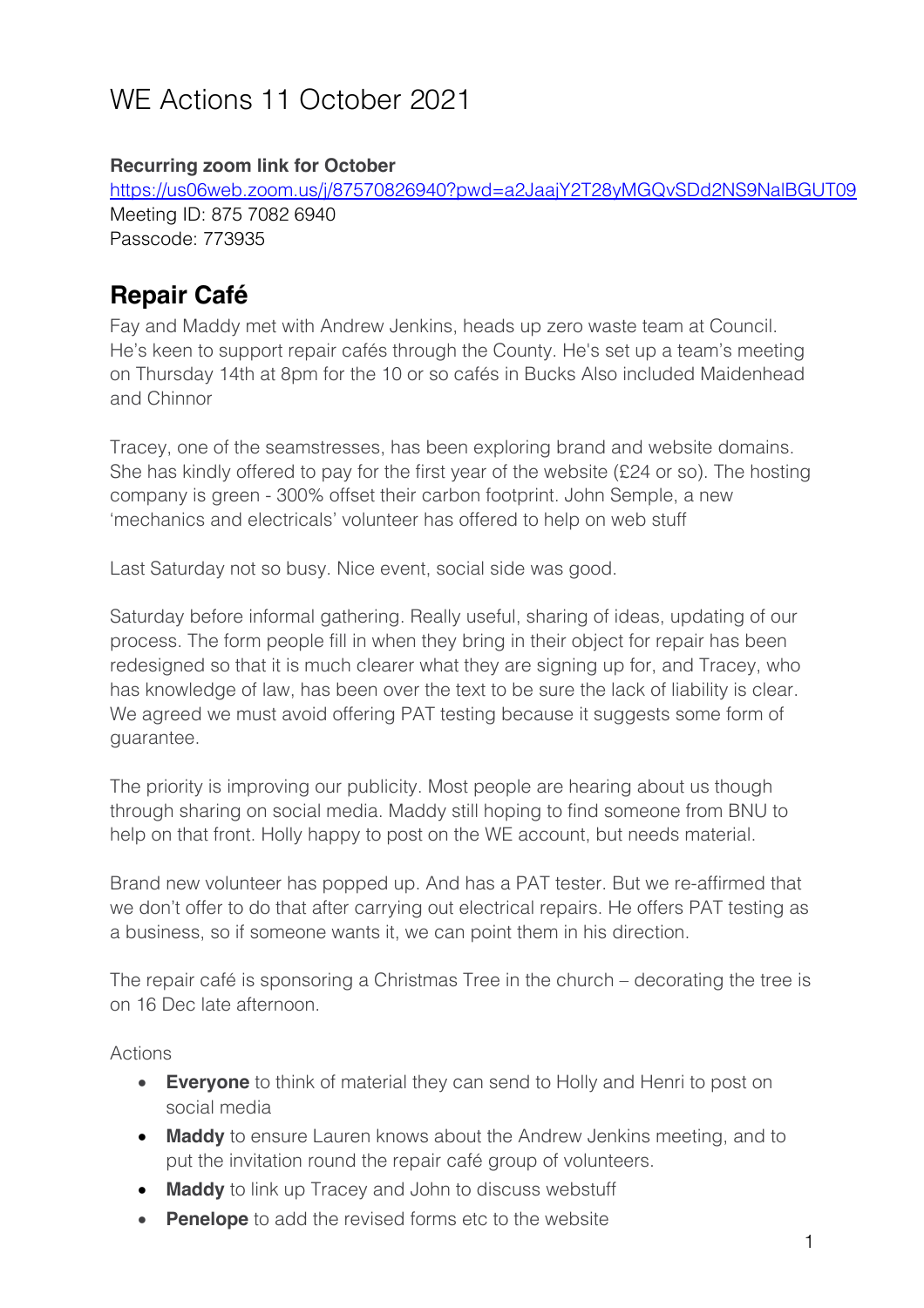### **Wycombe Sound**

Clare Sherman's show on Weds, 1-4, had an environmental focusl. Clare is leaving Wycombe Sound, and Luke Davies, Station Manager, has asked Maddy to test if there is a group of environmental organisations that would want to curate this regular slot. Chiltern Rangers would be core to it. It is a commitment, but it can be pre-recorded, it is very flexible, and most of it is music.

The broadcast area includes Beaconsfield, Amersham and Chesham – but of course anywhere in the world via iplayer.

Agreed it is a lot of work, but a great opportunity. Suggestion that a BNU media student might do the 'producer' work as part of their studies? Maddy recalled that Ivan has reported that there is a 'green group' at BNU and we might get in contact with them too, on this and other subjects.

Actions

- **Maddy** to convene a group across the broadcast area, to discuss the idea further, including Steve and Penelope from WE
- **Jenny** to see if she can find out who runs the media courses at BNU who we might approach, and also any intelligence she can find on the green group

### **Wycombe Resource Zone**

Penelope reported that there is a possibility that the Wycombe Environment Centre might resurrect itself and become the vehicle to 'receive' the Resource Zone – which the Council is looking to close, but in principle is willing to transfer it to another organisation to run on as a social enterprise. Some possible premises are being explored – but it's all pending a Wycombe Environment Centre trustee decision.

### **Yellow Rattle**

Yellow rattle has been planted in:

- Kingsmead Rec
- Tom Burt's Hill
- Booker Common
- Grange Farm Area Trust
- Hughenden Boulevard

### **Solar Streets**

Marten reports that his solar panels are up and running and generating electricity even on heavy cloudy days, because it works on daylight not 'just' sunlight. There have been days when they have been self sufficient in energy. Marten is happy to link up with Bucks Community Energy